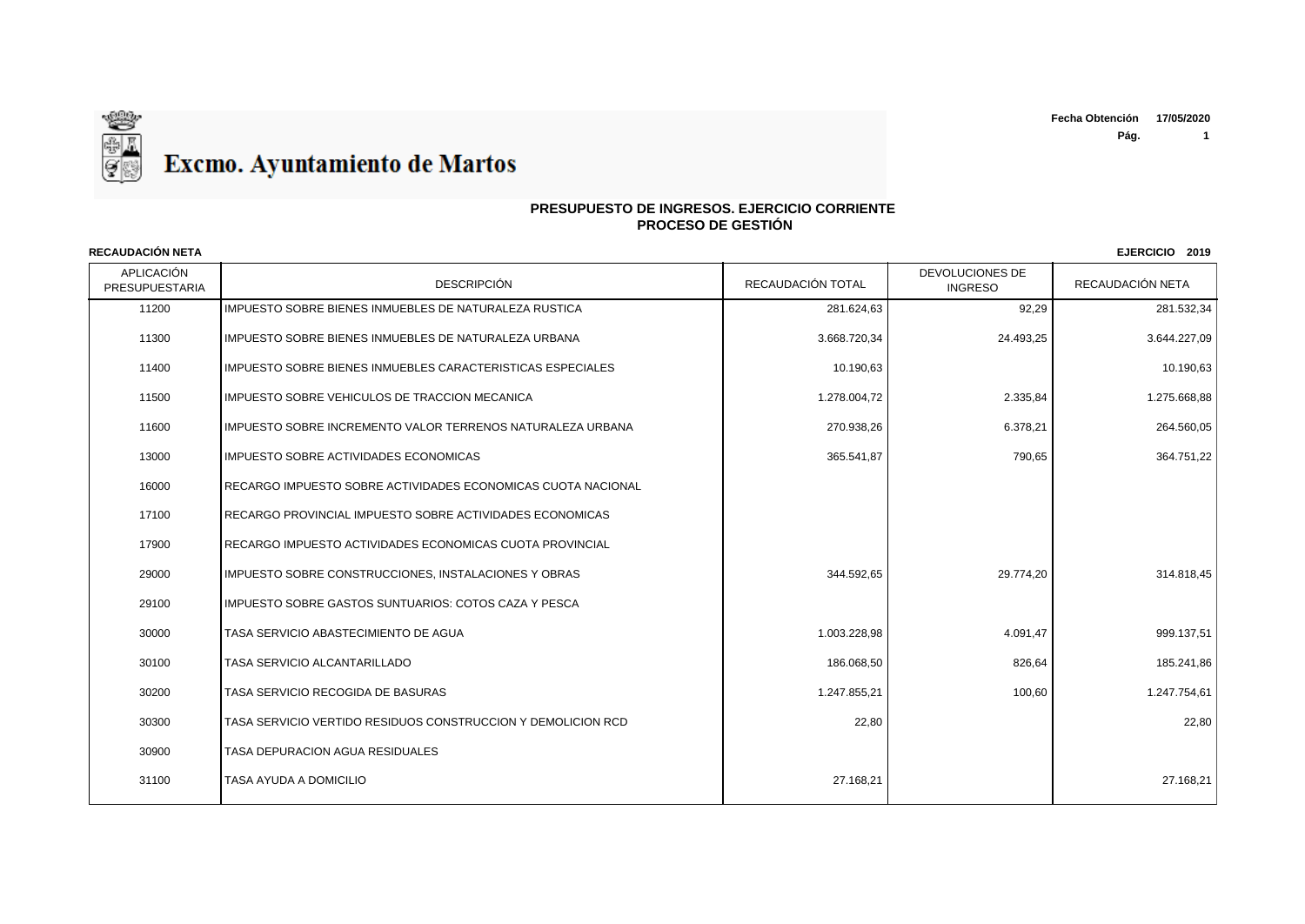**Fecha Obtención 17/05/2020**

**Pág. 2**



## **PRESUPUESTO DE INGRESOS. EJERCICIO CORRIENTE PROCESO DE GESTIÓN**

APLICACIÓN PRESUPUESTARIA | DESCRIPCIÓN DESCRIPCIÓN | RECAUDACIÓN TOTAL | TINGRESO DEVOLUCIONES DE RECAUDACIÓN NETA **RECAUDACIÓN NETA EJERCICIO 2019** TASA UNIDAD ESTANCIA DIURNA CON TERAPIA OCUPACIONAL LA PEÑA 24.402,26 24.402,26 TASA ALBERGUE TEMPORERO INMIGRANTES TASA CENTRO UNIDAD RESIDENCIAL TERAPIA OCUPACIONAL 31200 TASA POR SERVICIO DE ESCUELA INFANTIL AND RESERVICIO DE ANTIFICIO DE ESCUELA INFANTIL AND RESERVICIO DE ESCUELA INFANTIL AND RESERVICIO DE ESCUELA INFANTIL AND RESERVICIO DE ESCUELA INFANTIL AND RESERVICIO DE ESCUELA TASA CENTRO ATENCION HIJOS TRABAJADORES TEMPOREROS 396,00 396,00 TASA PISCINA E INSTALACIONES DEPORTIVAS 125.620,13 125.620,13 31900 TASA POR SERVICIO DE CEMENTERIO MUNICIPAL **A Executiva CE A Executed A Executave CE A Executed A Executiva CE**  TASA DE MERCADOS 11,00 11,00 TASA ESTACION DE AUTOBUSES 5.793,11 5.793,11 TASA EMISORA MUNICIPAL 11.301,10 11.301,10 TASA EXTINCION INCENDIOS, PREVENCION RUINAS Y DEMAS TASA APARCAMIENTO DE CAMIONES 13.920,00 13.920,00 TASA TRANSPORTE COLECTIVO URBANO VIAJEROS TASA APARCAMIENTO MERCADO SANTA MARTA TASA LICENCIAS URBANISTICAS 204.804,13 6.332,99 198.471,14 CEDULAS DE HABITABILIDAD Y LICENCIAS DE 1ª OCUPACION 35.056,83 35.056,83 32300 TASA POR OTROS SERVICIOS URBANISTICOS AND SOLUTION DESCRIPTION OF THE RESERVICIOS OF THE RESERVICIOS OF THE RESERVICIOS OF THE RESERVICIOS OF THE RESERVICIOS OF THE RESERVICIOS OF THE RESERVICIOS OF THE RESERVICIOS O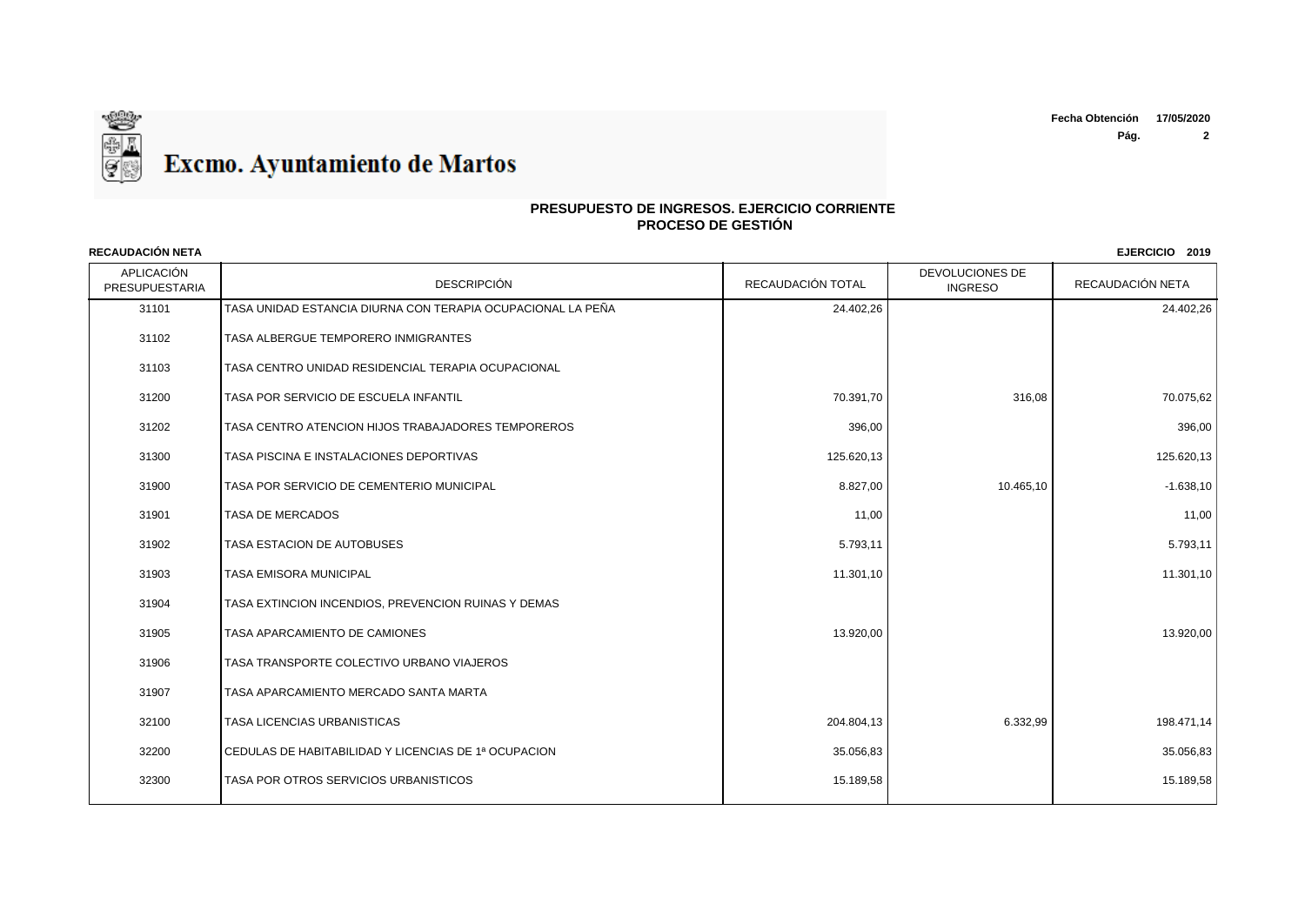

### **PRESUPUESTO DE INGRESOS. EJERCICIO CORRIENTE PROCESO DE GESTIÓN**

APLICACIÓN PRESUPUESTARIA | DESCRIPCIÓN DESCRIPCIÓN | RECAUDACIÓN TOTAL | TINGRESO DEVOLUCIONES DE RECAUDACIÓN NETA **RECAUDACIÓN NETA EJERCICIO 2019** 32500 TASA EXPEDICION DOCUMENTOS ADTVOS., UTIL. FOTOCOP. Y FAX. 27.67.27.9 27.671.75 27.671.75 48.96 48.96 27.622.79 32600 TASA POR RETIRADA DE VEHICULOS DE LA VIA PUBLICA GALICA DE LA SUBLICA DE LA SUBLICA DE LA SUBLICA DE LA TASA UTILIZACION ESCUDO MPAL. TASA LICENCIA DE APERTURA ESTABLECIMIENTOS 8.116,09 8.116,09 TASA LICENCIAS AUTO-TAXIS Y DEMAS VEHICULOS LIGEROS 1.031,65 1.031,65 TASA CONTROL PREVIO O POST. INICIO APERTURA ESTABLECIMIENTOS 11.924,00 88,00 11.836,00 TASA REGISTRO MUNICIPAL ANIMALES COMPAÑIA TASA ESTACIONAMIENTO LIMITADO 32.880,50 32.880,50 TASA ENTRADA VEHICULOS Y RESERVA VIA PUBLICA 79.926,13 42,63 79.883,50 33200 TASA APROV. ESP. DOM. PUBL. LOCAL EMPRESAS SUMINISTROS 334.363.39 334.363.39 334.363,39 334.363,39 334.363,39 TASA POR APERTURA DE CALAS Y ZANJAS EN LA VIA PUBLICA 1.436,25 1.436,25 TASA POR OCUPACION DE LA VIA PUBLICA CON TERRAZAS 41.016,92 733,70 40.283,22 TASA POR APROVECHAMIENTO DEL VUELO 1.475,89 12,85 1.463,04 COMPENSACION DE TELEFONICA DE ESPAÑA S.A. 45.875,03 45.875,03 TASA OCUPACION SUBSUELO, SUELO DE LA VIA PUBLICA 2.925,38 18,00 2.907,38 TASA KIOSCOS EN VIA PUBLICA 385,26 385,26 TASA PUESTOS, BARRACAS Y DEMAS EN VIA PUBLICA 88.145,31 151,20 87.994,11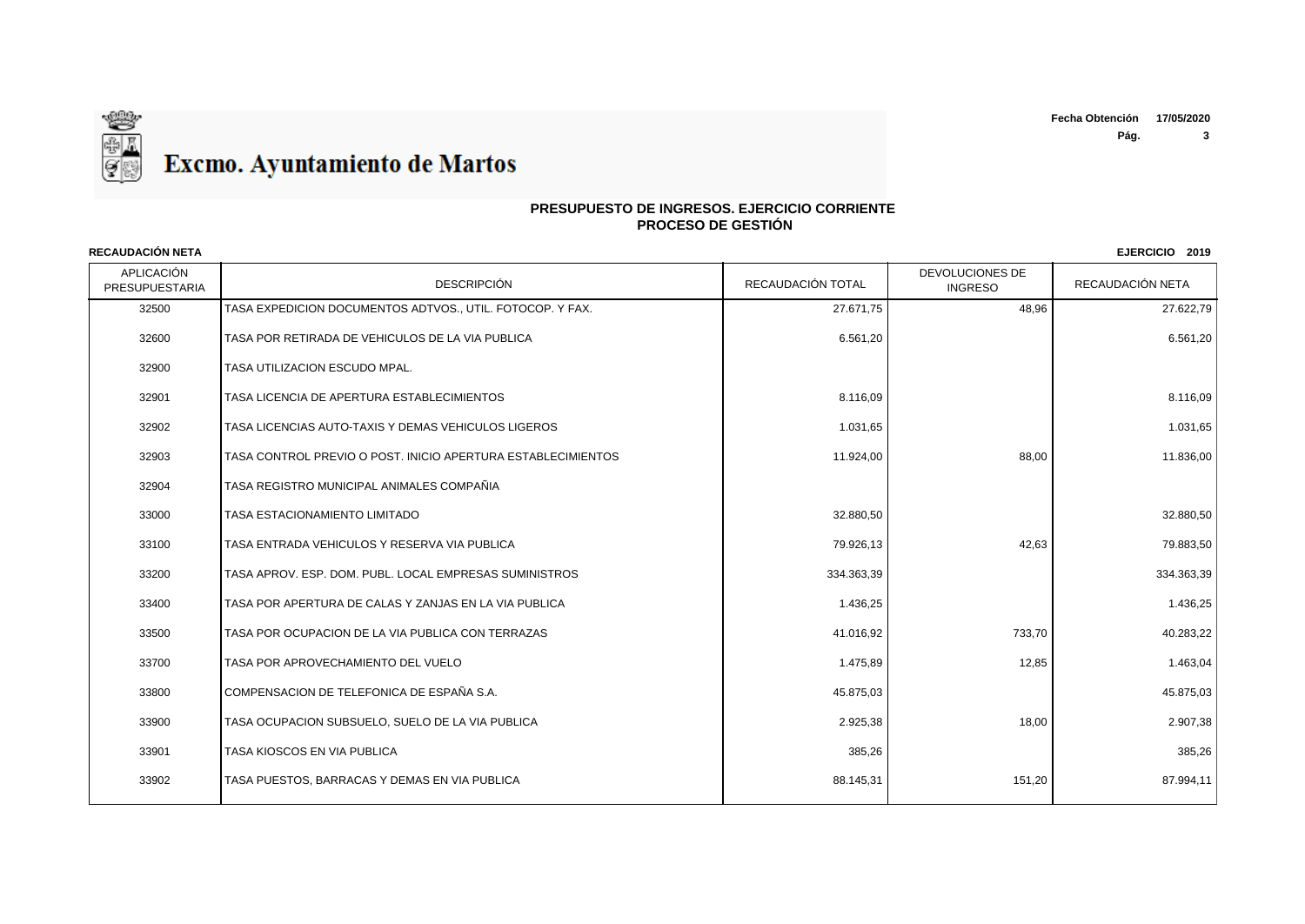**Pág. 4**



### **PRESUPUESTO DE INGRESOS. EJERCICIO CORRIENTE PROCESO DE GESTIÓN**

APLICACIÓN PRESUPUESTARIA | DESCRIPCIÓN DESCRIPCIÓN | RECAUDACIÓN TOTAL | TINGRESO DEVOLUCIONES DE RECAUDACIÓN NETA **RECAUDACIÓN NETA EJERCICIO 2019** 33903 TASA MERCANCIAS, ESCOMBROS Y DEMAS EN VIA PUBLICA 4.361,87 4.361,87 33904 TASA SUMINISTRO ENERGIA ELECTRICA EN RECINTOS MUNICIPALES 6.561,98 6.561,98 34200 PRECIO PUBLICO ESCUELA MUNICIPAL PATRIMONIO 1.650,00 1.650,00 34201 PRECIO PUBLICO ESCUELA MUNICIPAL PINTURA 4.860,00 ASSAULT AND 4.725,00 ASSAULT AND 4.725,00 ASSAULT AND 4.725,00 ASSAULT AND 4.725,00 ASSAULT AND 4.725,00 ASSAULT AND 4.725,00 ASSAULT AND 4.725,00 ASSAULT AND 4.725,0 34202 PRECIO PUBLICO ESCUELA MUNICIPAL TEATRO 34203 PRECIO PUBLICO ESCUELA MUNICIPAL DANZA PRECIO PUBLICO ESCUELA MUNICIPAL DANZA PRECIO PUBLICO ESCUELA MUNICIPAL DANZA 34204 PRECIO PUBLICO ESCUELA MUNICIPAL MUSICA 10.070 AU ALIAN 10.070,00 **10.070,00** 40,00 **40,00** 40,00 **10.030,00** 34205 PRECIO PUBLICO PROGRAMA DIVIERTETE Y CAMPUS JUVENIL 16.640 16.640,00 16.640,00 16.640,00 16.640,00 16.640,00 16.640,00 16.640,00 16.640,00 16.640,00 16.640,00 16.640,00 16.640,00 16.640,00 16.640,00 16.640,00 16.640, 34206 PRECIO PUBLICO MULTIAVENTURA 2.040,00 2.040,00 34400 PRECIO PUBL. PROGRAMACION CULTURAL TEATRO MUNICIPAL 23.000 28.665.47 28.665.47 34401 PRECIO PUBLICO ESPECTACULOS PREFERIA Y FERIA SAN BARTOLOME 52.025,00 52.025,00 53.025,00 53.025,00 52.025,00 34402 PRECIO PUBLICO ASISTENCIA CONCURSO CARNAVAL 2.802,00 2.802,00 34403 PRECIO PUBLICO PROYECCIONES CINE 3.200,00 3.200,00 34900 PRECIO PUBL. PRODUCTOS UNIDAD ESTANCIA DIURNA OCUPACIONAL 34901 PRECIO PUBLICO SUMINISTRO AGUA NO POTABLE PARA TRATAMIENTOS 1.461,18 1.461,18 1.461,18 1.461,18 1.461,18 34902 PRECIO PUBLICO UTILIZACION TEATRO MUNICIPAL Y OTROS 5.457,24 5.457,24 34903 PRECIO PUBLICO RUTAS SENDERISTAS 1.436,00 1.436,00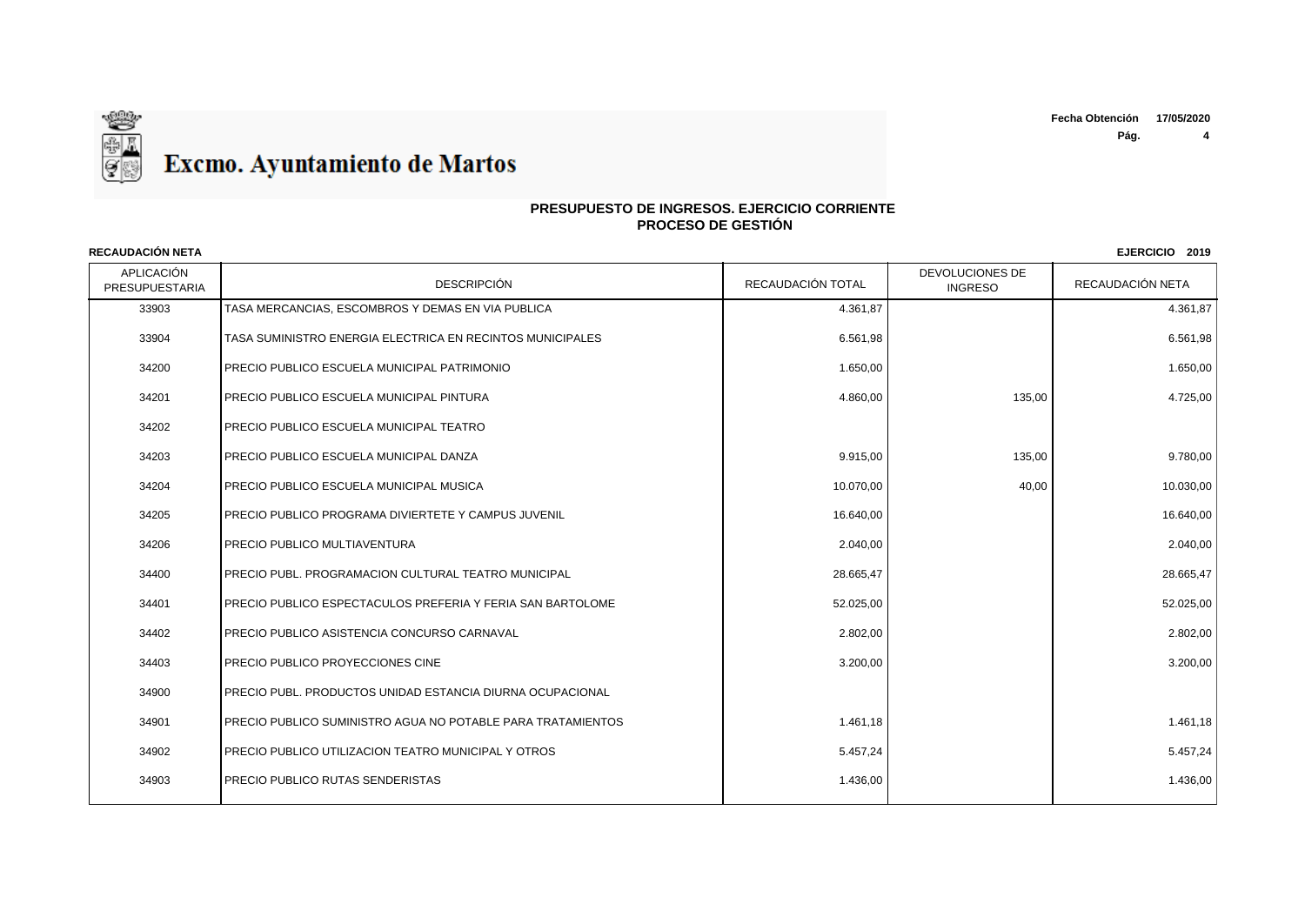

### **PRESUPUESTO DE INGRESOS. EJERCICIO CORRIENTE PROCESO DE GESTIÓN**

APLICACIÓN PRESUPUESTARIA | DESCRIPCIÓN DESCRIPCIÓN | RECAUDACIÓN TOTAL | TINGRESO DEVOLUCIONES DE RECAUDACIÓN NETA **RECAUDACIÓN NETA EJERCICIO 2019** 34904 OTROS PRECIOS PUBLICOS 43,26 43,26 35000 CONTRIBUCIONES ESPECIALES CAMINOS RURALES CONTRIBUCIONES AND SERVERSE SERVERSE SERVERSE SERVERSE SERVERSE SON 35100 CONTRIB. ESPECIALES SERVICIO EXTINCION INCENDIOS 77.789,46 77.789,46 38900 REINTEGRO DE PAGOS POR OPERACIONES CORRIENTES 2.446,76 2.446,76 39100 MULTAS POR INFRACCIONES URBANISTICAS NARRETICAL SERVICES ON LA CONSUMING A LA CONSUMING A LA CONSUMING A 39110 MULTAS POR INFRACCIONES TRIBUTARIAS Y ANALOGAS 39120 MULTAS POLICIA LOCAL 122.815,24 1.000,00 121.815,24 39190 OTRAS MULTAS Y SANCIONES 5.321,55 5.321,55 39200 RECARGO POR DECLARACION EXTEMPORANEA SIN REQUERIMIENTO 4.393,06 4.393,06 39210 |RECARGO EJECUTIVO 23.066,12 | 23.066,12 | 39211 RECARGO DE APREMIO 34.295,80 423,06 33.872,74 39300 |INTERESES DE DEMORA 27.397,80 | 27.095,74 39610 CUOTA URB. AMPL. POLIGONO INDUSTRIAL 39700 CANON POR APROVECHAMIENTOS URBANISTICOS 1.215,93 1.215,93 39710 OTROS INGRESOS POR APROVECHAMIENTOS URBANISTICOS NERRETAL SERIES NEGLES AND STRUGHT AND RESERVE THE STRUGH 39900 ANUNCIOS A CARGO DE PARTICULARES 436,84 436,84 39901 RECURSOS EVENTUALES (INDETERMINADOS) 20.166,50 19.679,30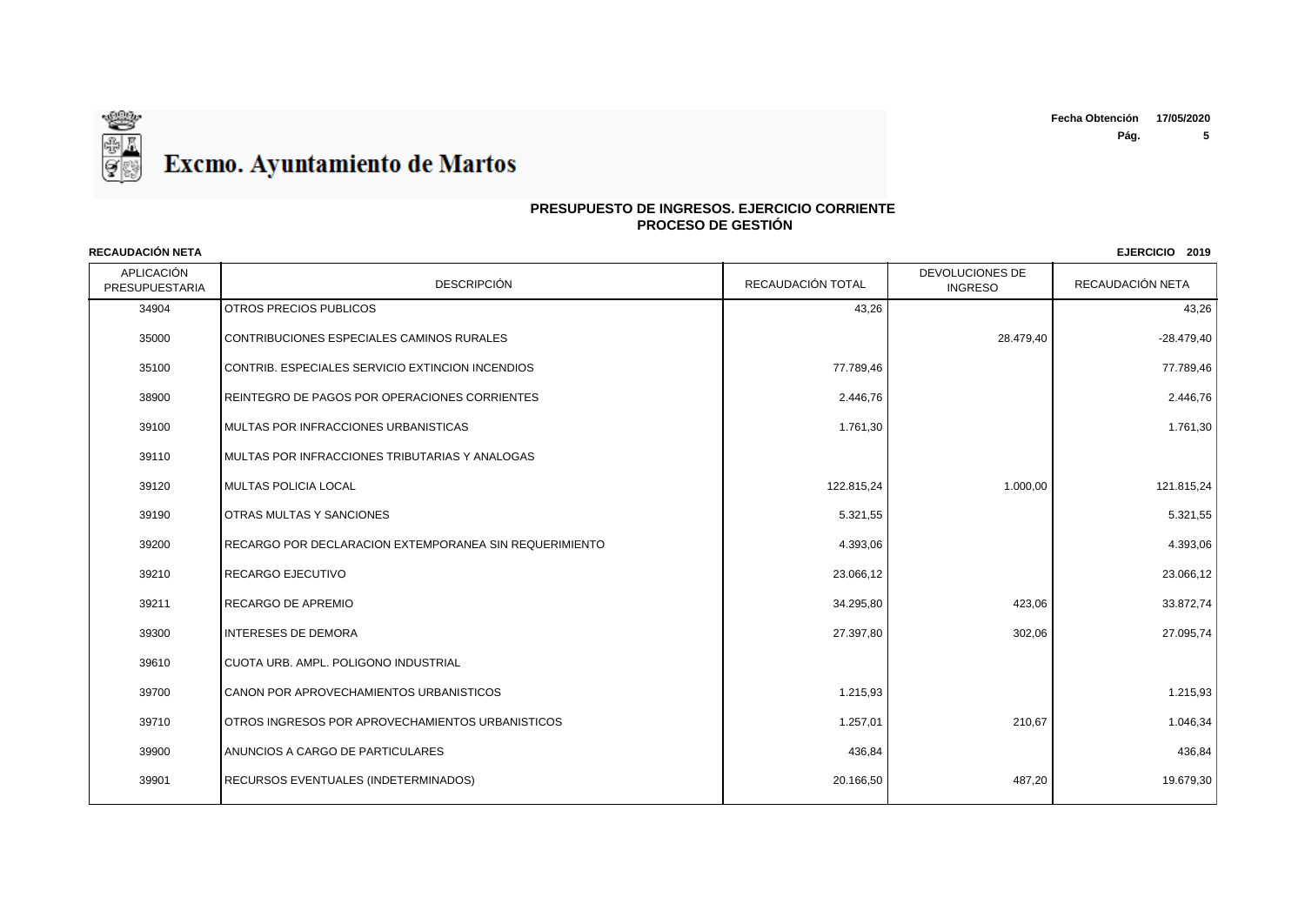

| <b>RECAUDACIÓN NETA</b>      |                                                             |                   |                                   | EJERCICIO 2019   |
|------------------------------|-------------------------------------------------------------|-------------------|-----------------------------------|------------------|
| APLICACIÓN<br>PRESUPUESTARIA | <b>DESCRIPCIÓN</b>                                          | RECAUDACIÓN TOTAL | DEVOLUCIONES DE<br><b>INGRESO</b> | RECAUDACIÓN NETA |
| 39902                        | INDEMNIZACIONES POR DAÑOS EN BIENES PUBLICOS                | 3.025,03          | 134,40                            | 2.890,63         |
| 39903                        | EJECUCION SUBSIDIARIA DE OBRAS                              |                   |                                   |                  |
| 39904                        | COSTAS PROCEDIMIENTOS JUDICIALES                            | 847,00            |                                   | 847,00           |
| 39905                        | PREST. PUBL. PATR. NO TRIBUTARIAS Y OTROS CEMENTERIO MARTOS |                   |                                   |                  |
| 42000                        | PARTICIPACION TRIBUTOS DEL ESTADO                           | 5.201.202,68      | 188.410,39                        | 5.012.792,29     |
| 42010                        | FONDO COMPLEMENTARIO DE FINANCIACION                        |                   |                                   |                  |
| 42020                        | COMPENSACION POR BENEFICIOS FISCALES                        |                   |                                   |                  |
| 42090                        | OTRAS TRANSF. CORRIENTES DE LA ADMON. GRAL. ESTADO          | 936,32            |                                   | 936,32           |
| 42091                        | SUBV. CORRIENTE ESTRATEGIAS DESARROLLO URBANO SOSTENIBLE    |                   |                                   |                  |
| 42092                        | TRANS. ACCIONES ERRADICACION VIOLENCIA DE GENERO            | 41.543,72         |                                   | 41.543,72        |
| 42100                        | TRANSF. CORRIENTES DEL SERVICIO PUBLICO DE EMPLEO ESTATAL   |                   |                                   |                  |
| 42190                        | TRANSF. CORRIENTES DE OTROS ORGANISMOS AUTONOMOS Y AGENCIAS |                   |                                   |                  |
| 45000                        | PARTICIPACION TRIBUTOS DE LA COMUNIDAD AUTONOMA             | 1.273.973,23      |                                   | 1.273.973,23     |
| 45001                        | OTRAS TRANSFERENCIAS INCONDICIONADAS DE LA JUNTA A.         |                   |                                   |                  |
| 45002                        | JUNTA A.: TRANSF, CONV. IGUALDAD Y POLITICAS SOCIALES       | 324.247.92        |                                   | 324.247.92       |
| 45003                        | JUNTA A.: TRANSF. CONVENIO PROMOCION AUTONOMIA PERSONAL     |                   |                                   |                  |
| 45080                        | OTRAS TRANSF. CORRIENTES DE LA ADMON. GRAL. JUNTA A.        | 72.812,30         |                                   | 72.812,30        |
|                              |                                                             |                   |                                   |                  |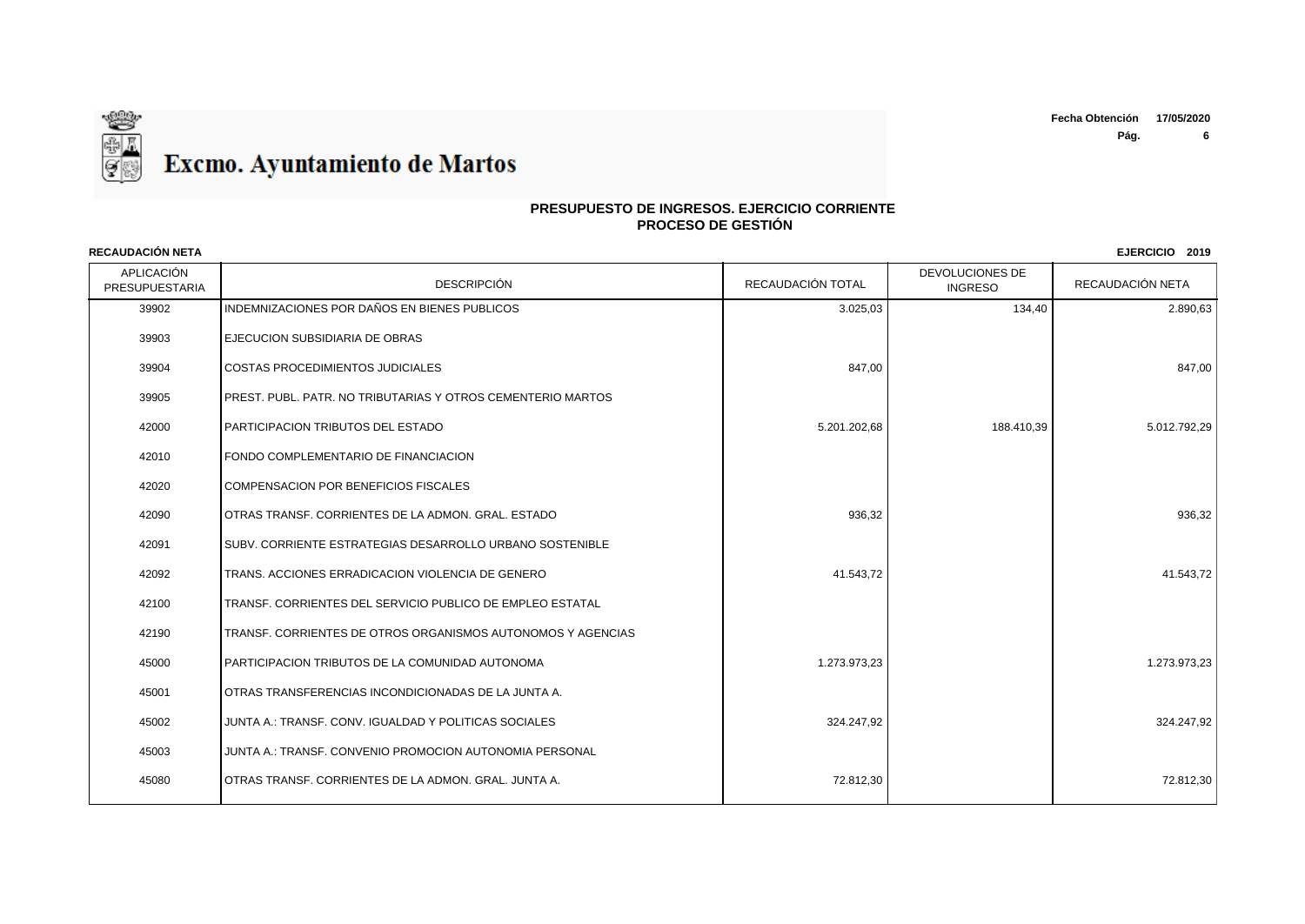

### **PRESUPUESTO DE INGRESOS. EJERCICIO CORRIENTE PROCESO DE GESTIÓN**

APLICACIÓN PRESUPUESTARIA | DESCRIPCIÓN DESCRIPCIÓN | RECAUDACIÓN TOTAL | TINGRESO DEVOLUCIONES DE RECAUDACIÓN NETA **RECAUDACIÓN NETA EJERCICIO 2019** 45081 JUNTA A.: SUBV. IGUALDAD Y POLITICAS SOCIALES 46.194,94 46.194,94 45082 JUNTA A.: SUBV. CENTRO INFORMACION MUJER 20.600,45 20.600,45 45083 JUNTA A.: CENTRO INFORMACION JUVENIL 3.120,00 3.120,00 45084 JUNTA A.: SUBV. AGRICULTURA, PESCA Y DESARROLLO RURAL 45100 S.A.E.: APORTACIONES (E. TALLER, CASA OFICIOS) 96.551,69 96.551,69 45101 S.A.E.: SUBV. TECNICO INSERCION PROGRAMAS EMPLEO 30 Y 45 44.200,00 44.200,00 45102 S.A.E.: SUBVENCION PROGRAMA EMPLEO JOVEN 284.600,00 284.600,00 45103 S.A.E.: SUBVENCION PROGRAMA EMPLEO 30 152.300,00 152.300,00 45104 AGENCIA SERV. SOC. Y DEPEND.: TRANSF. CONV. RESIDENCIA ADULT 358.689,44 358.689,44 45105 AGENCIA SERV. SOC. Y DEPEND.: TRANSF. CONV. UTD TERAPIA OCUP 121.555,68 121.555,68 121.555,68 121.555,68 121.555,68 121.555,68 121.555,68 121.555,68 121.555,68 121.555,68 121.555,68 121.555,68 121.555,68 121.555,68 1 45106 AGENCIA SERV. SOC. Y DEPEND.:TRANSF.SERVICIO AYUDA DOMICILI 2.237.481,39 2.237.481,39 45107 S.A.E.: SUBVENCION PROGRAMA EMPLEO 45 260.900,00 260.900,00 45130 AGENCIA PUBLICA AND. EDUC. Y FORM.: TRANS. CONV. ESCUELA INF 229.485,29 229.485,29 46100 DIPUTACION: SUBV. FINALISTAS CORRIENTES And the state of the state of the state of the state of the state of the state of the state of the state of the state of the state of the state of the state of the state of the er and the set of the set of the set of the set of the set of the set of the set of the set of the set of the set of the set of the set of the set of the set of the set of the set of the set of the set of the set of the se 46102 DIPUTACION: PLAN LOCAL DE ACTIVIDADES DEPORTIVAS 17.000,00 17.000,00 46103 DIPUTACION: CONVENIO MTO. PARQUE BOMBERO 419.714,57 419.714,57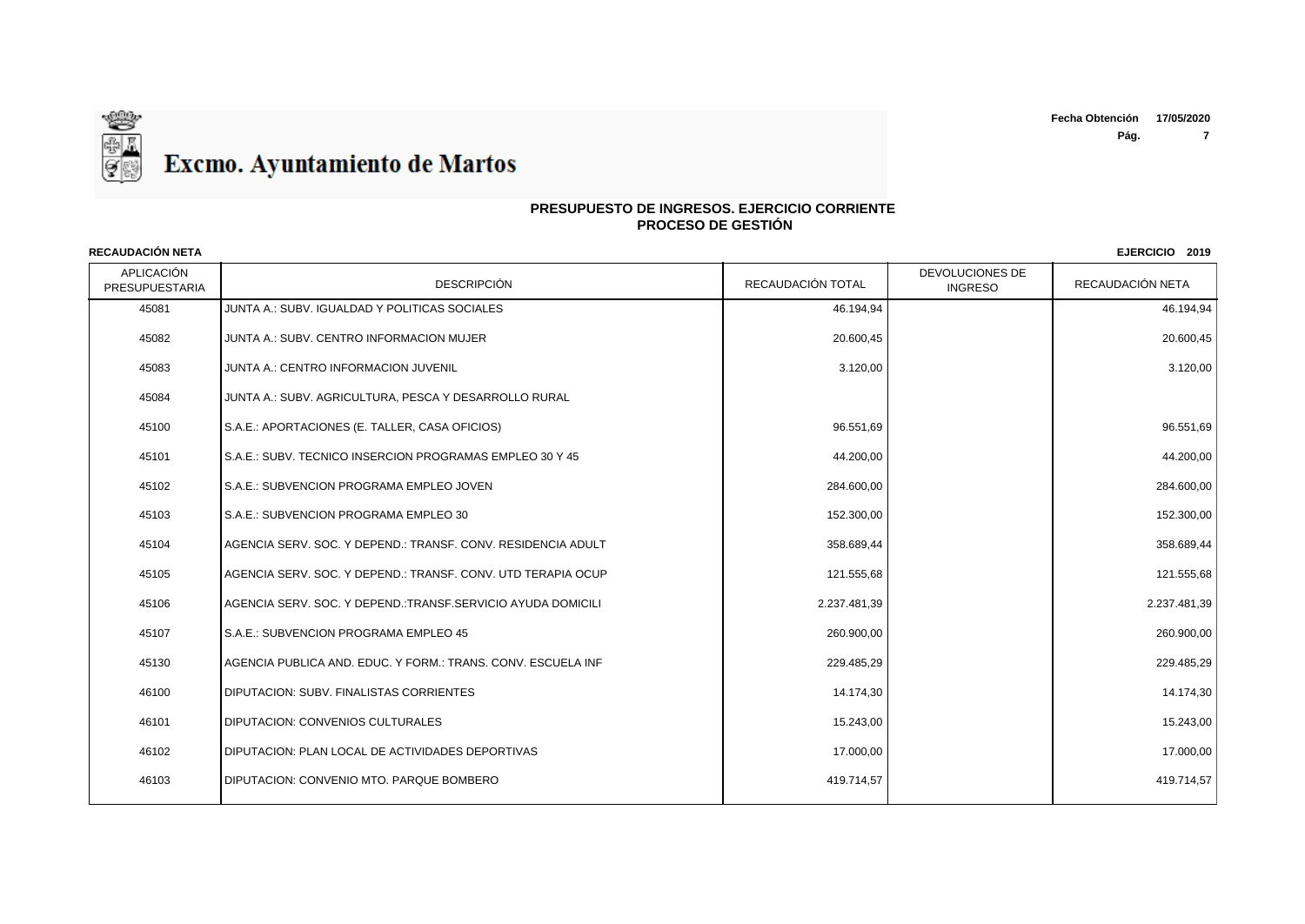

| RECAUDACIÓN NETA                    |                                                             |                   |                                   | EJERCICIO 2019   |
|-------------------------------------|-------------------------------------------------------------|-------------------|-----------------------------------|------------------|
| <b>APLICACIÓN</b><br>PRESUPUESTARIA | <b>DESCRIPCIÓN</b>                                          | RECAUDACIÓN TOTAL | DEVOLUCIONES DE<br><b>INGRESO</b> | RECAUDACIÓN NETA |
| 46104                               | DIPUTACION: PLAN PROVINCIAL COOPERACION SERVICIOS           | 207.290,82        |                                   | 207.290,82       |
| 46105                               | DIPUTACION: CONVENIO CENTRO RURAL ACCESO INTERNET           |                   |                                   |                  |
| 46600                               | F.E.M.P.: TRANSFERENCIAS CORRIENTES                         |                   |                                   |                  |
| 46700                               | <b>CONSORCIOS: TRANSFERENCIAS CORRIENTES</b>                |                   |                                   |                  |
| 47000                               | APORTACIONES DE EMPRESAS PRIVADAS                           | 2.250,00          |                                   | 2.250,00         |
| 48000                               | APORTACIONES DE PARTICULARES                                |                   |                                   |                  |
| 49000                               | TRANSFERENCIAS CORRIENTES DEL FONDO SOCIAL EUROPEO          |                   |                                   |                  |
| 49100                               | TRANSFERENCIAS CORRIENTES DEL FONDO DE DESARROLLO REGIONAL  |                   |                                   |                  |
| 49700                               | OTRAS TRANSFERENCIAS CORRIENTES DE LA UNION EUROPEA         |                   |                                   |                  |
| 52000                               | <b>INTERESES EN CAJAS Y BANCOS</b>                          | 179,56            |                                   | 179,56           |
| 53700                               | <b>DIVIDENDOS PARTICIP.EN EMPRESAS PRIVADAS</b>             |                   |                                   |                  |
| 54100                               | <b>ARRENDAMIENTO FINCAS URBANAS</b>                         | 420,20            |                                   | 420,20           |
| 54200                               | <b>ARRENDAMIENTO FINCAS RUSTICAS</b>                        | 1.651,97          |                                   | 1.651,97         |
| 54400                               | CENSO ENFITEUTICO VEIASA                                    | 400,28            |                                   | 400,28           |
| 54401                               | <b>OTROS CENSOS</b>                                         |                   |                                   |                  |
| 54900                               | OTRAS RENTAS DE BIENES INMUEBLES                            |                   |                                   |                  |
| 54901                               | ARRENDAMIENTO MUPIS Y VALLAS PUBLICITARIAS EN VIAS PUBLICAS | 1.904,76          |                                   | 1.904,76         |
|                                     |                                                             |                   |                                   |                  |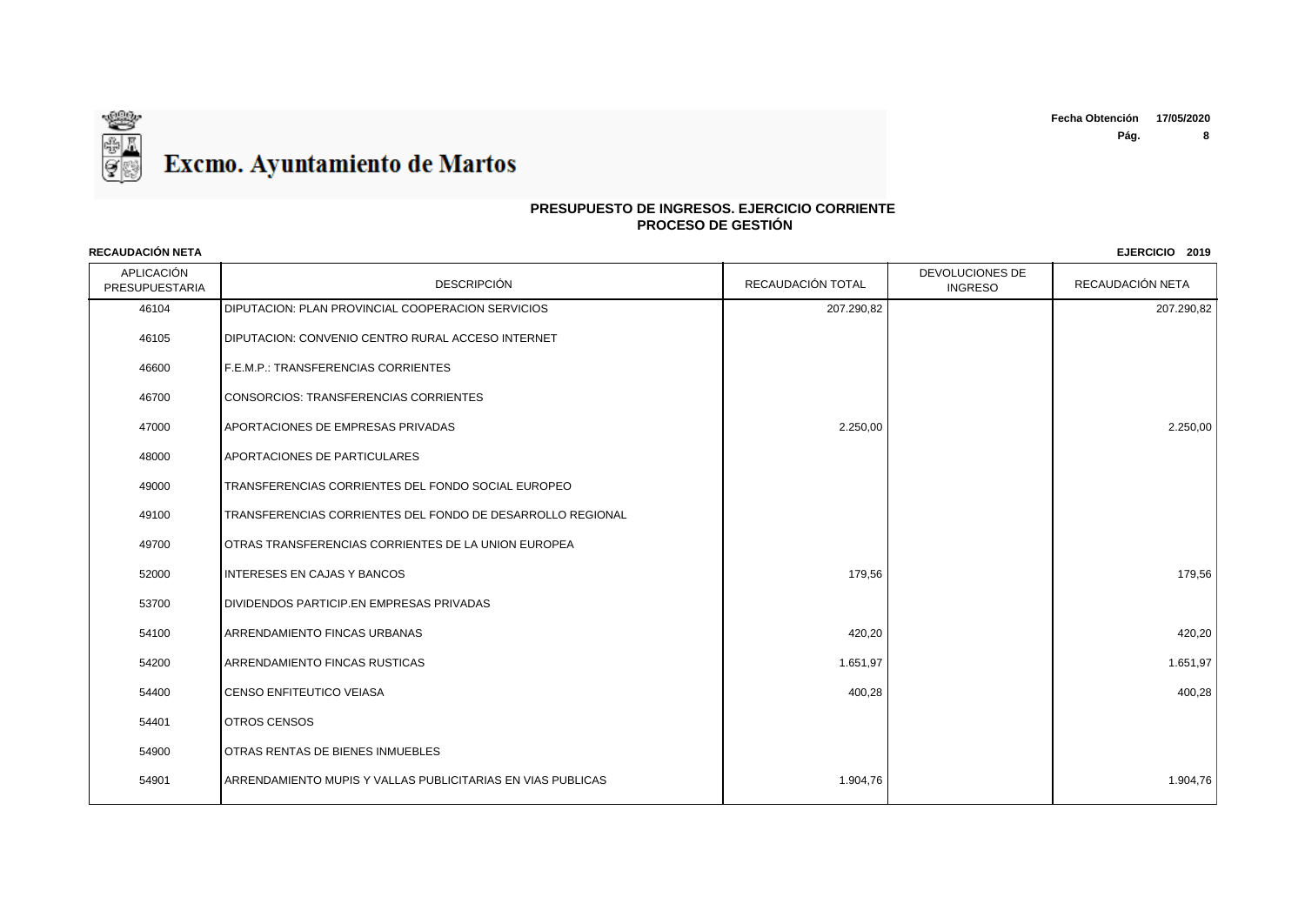

| <b>RECAUDACIÓN NETA</b>      |                                                              |                   |                                   | EJERCICIO 2019   |
|------------------------------|--------------------------------------------------------------|-------------------|-----------------------------------|------------------|
| APLICACIÓN<br>PRESUPUESTARIA | <b>DESCRIPCIÓN</b>                                           | RECAUDACIÓN TOTAL | DEVOLUCIONES DE<br><b>INGRESO</b> | RECAUDACIÓN NETA |
| 55200                        | CONCESION FRANJA TERRENO CALLE VILCHEZ POLIGONO INDUSTRIAL   | 3.099,21          |                                   | 3.099,21         |
| 55400                        | PRODUCTO DE EXPLOTACIONES FORESTALES                         |                   |                                   |                  |
| 55900                        | CONCESIONES EXPLOTACIONES BARES, RESTAURANTES, CAFES Y OTROS | 19.948,31         |                                   | 19.948,31        |
| 55901                        | OTRAS CONCESIONES Y APROVECHAMIENTOS                         | 1.215,00          |                                   | 1.215,00         |
| 59900                        | OTROS INGRESOS PATRIMONIALES                                 |                   |                                   |                  |
| 60000                        | ENAJENACION SOLARES SIN EDIFICAR USO RESIDENCIAL             |                   |                                   |                  |
| 60001                        | ENAJENACION SOLARES SIN EDIFICAR USO INDUSTRIAL              |                   |                                   |                  |
| 60100                        | <b>ENAJENACION FINCAS RUSTICAS</b>                           |                   |                                   |                  |
| 60200                        | ENAJENACION PARCELAS SOBRANTES VIA PUBL.                     |                   |                                   |                  |
| 60300                        | ENAJENACION SOLARES USO RESIDENCIAL INTEGRANTES P.M.S.       |                   |                                   |                  |
| 60301                        | ENAJENACION SOLARES USO INDUSTRIAL INTEGRANTES P.M.S.        |                   |                                   |                  |
| 60302                        | APROVECHAMIENTOS URBANISTICOS USO RESIDENCIAL                |                   |                                   |                  |
| 60303                        | APROVECHAMIENTOS URBANISTICOS USO INDUSTRIAL                 |                   |                                   |                  |
| 60900                        | <b>ENAJENACION DE OTROS TERRENOS</b>                         |                   |                                   |                  |
| 61900                        | <b>ENAJENACION VIVIENDAS Y LOCALES</b>                       |                   |                                   |                  |
| 68000                        | REINTEGRO DE PAGOS POR OPERACIONES DE CAPITAL                |                   |                                   |                  |
| 72000                        | TRANSF. DE CAPITAL DE LA ADMON. GRAL. DEL ESTADO             |                   |                                   |                  |
|                              |                                                              |                   |                                   |                  |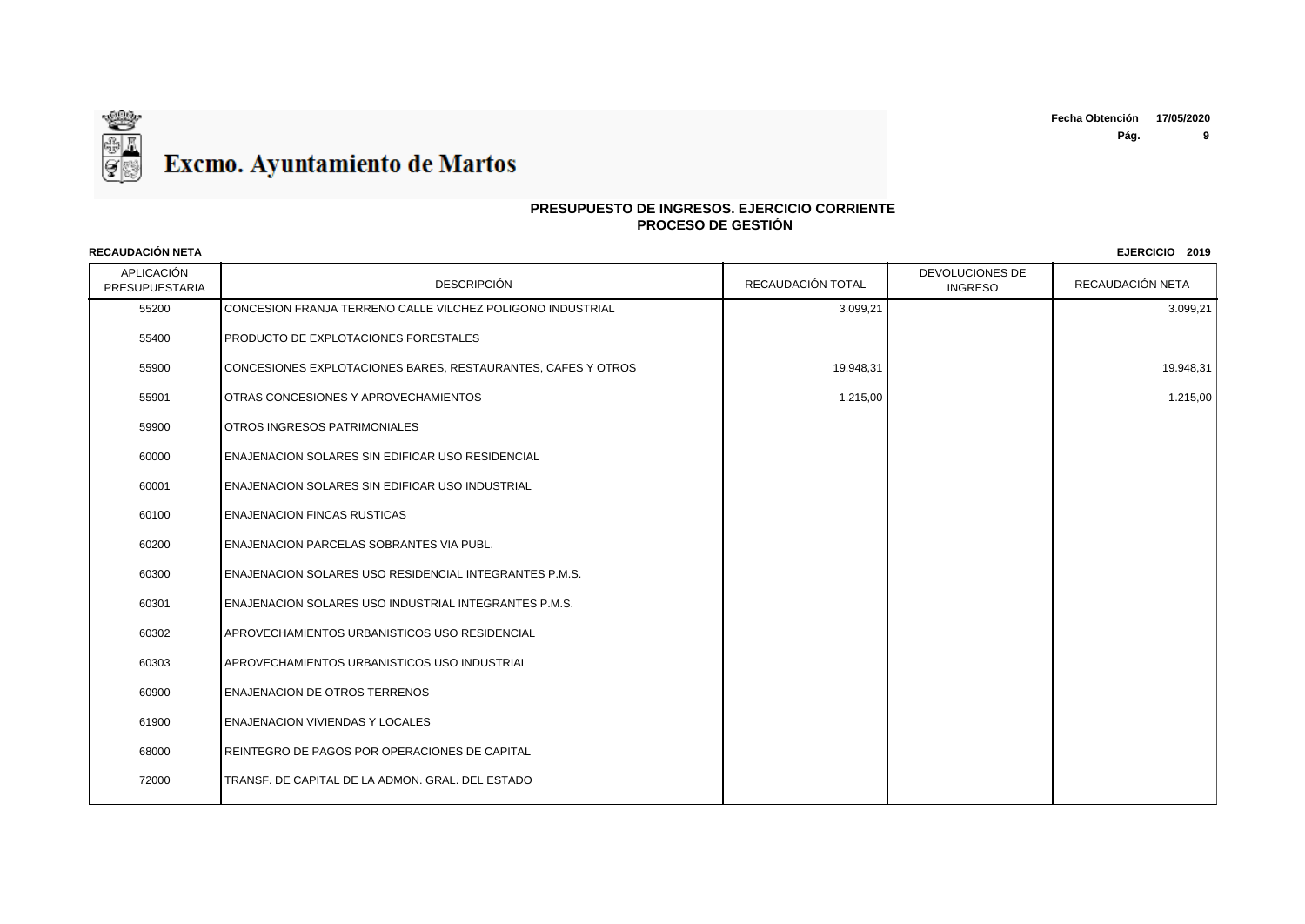

| <b>RECAUDACIÓN NETA</b>      |                                                             |                   |                                   | EJERCICIO 2019   |
|------------------------------|-------------------------------------------------------------|-------------------|-----------------------------------|------------------|
| APLICACIÓN<br>PRESUPUESTARIA | <b>DESCRIPCIÓN</b>                                          | RECAUDACIÓN TOTAL | DEVOLUCIONES DE<br><b>INGRESO</b> | RECAUDACIÓN NETA |
| 72090                        | SUBVENCION CAPITAL ESTRATEGIAS DESARROLLO URBANO SOSTENIBLE |                   |                                   |                  |
| 72100                        | SERVICIO PUBLICO DE EMPLEO ESTATAL: APORTACION P.F.E.A      | 388.612,74        |                                   | 388.612,74       |
| 75080                        | JUNTA A.: TRANSFERENCIAS DE CAPITAL                         | 30.000,00         |                                   | 30.000,00        |
| 75081                        | JUNTA A.: SUBV. AGRICULTURA, PESCA Y DESARROLLO RURAL       |                   |                                   |                  |
| 75100                        | SERVICIO ANDALUZ DE EMPLEO: TRANSF. CAPITAL                 |                   |                                   |                  |
| 76100                        | <b>DIPUTACION: TRANSFERENCIAS DE CAPITAL</b>                |                   |                                   |                  |
| 76101                        | DIPUTACION: TRANSFERENCIA MATERIALES OBRAS P.F.E.A          | 121.807,39        |                                   | 121.807,39       |
| 76102                        | DIPUTACION: PLAN PROV. COOPERAC. MPAL.                      |                   |                                   |                  |
| 76103                        | <b>DIPUTACION: EQUIPAMIENTO PARQUE BOMBEROS</b>             | 62.056,51         |                                   | 62.056,51        |
| 76600                        | OTRAS ENTIDADES LOCALES: SUBV. FINALISTAS                   |                   |                                   |                  |
| 76700                        | AYUDAS DE CAPITAL DE ADSUR                                  |                   |                                   |                  |
| 76701                        | CONSORCIOS: TRANSFERENCIAS DE CAPITAL                       |                   |                                   |                  |
| 77000                        | APORTACION CONVENIOS URBANISTICOS (EMPRESAS)                |                   |                                   |                  |
| 77001                        | AYUDAS DE CAPITAL DE EMPRESAS PRIVADAS                      |                   |                                   |                  |
| 77002                        | <b>I APORTACION COOPEMART ARREGLO CALLE LA VIA</b>          |                   |                                   |                  |
| 78000                        | APORTACION CONVENIOS URBANISTICOS (PARTICULARES)            |                   |                                   |                  |
| 79000                        | TRANSFERENCIAS DE CAPITAL DEL FONDO SOCIAL EUROPEO          |                   |                                   |                  |
|                              |                                                             |                   |                                   |                  |